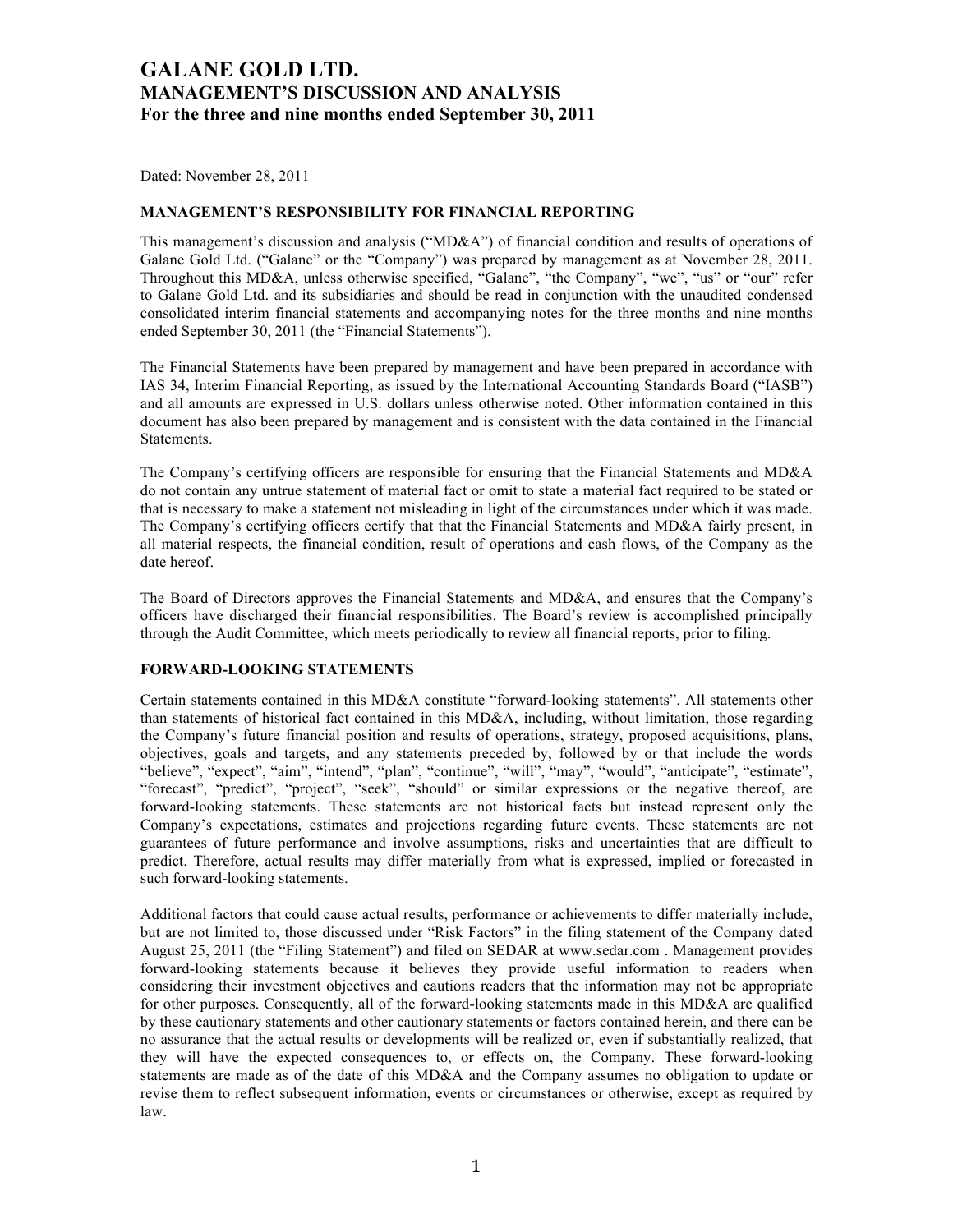# **FORWARD-LOOKING STATEMENTS** (cont'd…)

The forward-looking statements in this MD&A are based on numerous assumptions regarding the Company's present and future business strategies and the environment in which the Company will operate in the future, including assumptions regarding gold prices, business and operating strategies, and the Company's ability to operate on a profitable basis.

# **RISKS AND UNCERTAINTIES**

An investment in the Company's common shares is highly speculative and subject to a number of risks and uncertainties, including those described in the Filing Statement.

Some of the risks which could affect future results and would cause results to differ materially from those expressed in the forward-looking statements contained herein include: risks related to the impact of general economic conditions; global prices for gold or certain other commodities (such as diesel and electricity) in international commodities markets; changes in U.S. and Canadian dollar and other currency exchange rates, interest rates or gold lease rates; risks arising from holding derivative instruments; mining tax regimes; governmental regulation and legislative, political or economic developments in the jurisdictions in which the Company carries on business; laws and regulations governing the protection of the environment; contests over title to properties, particularly title to undeveloped properties; risks and unknowns inherent in all projects include the inaccuracy of estimated reserves and resources, metallurgical recoveries, capital and operating costs of such projects; ability to successfully integrate acquired assets; operating or technical difficulties in connection with mining or development activities; competition from other industry participants; employee relations, labour unrest or unavailability; the lack of availability of qualified management personnel; availability and increasing costs associated with mining inputs and labour; the speculative nature of exploration and development, including the risks of diminishing quantities or grades of reserves; new materials and other technological developments that reduce the demand for gold; stock market volatility and ability to access sufficient capital from internal and external sources and the risk that actual results will vary from the results forecasted and such variations may be material.

Any of the risks and uncertainties described above and in the Filing Statement could have a material adverse affect on the Company's business and financial condition and accordingly, should be carefully considered in evaluating the Company's business.

#### **CORPORATE OVERVIEW**

The Company's principal business activities are the exploration for, development of, and operation of gold mining properties. Since August 30, 2011, the Company operates through its wholly owned subsidiary, Galane Gold Mines Ltd. ("GGM"), which in turn operates a producing mine located in Botswana through subsidiaries located in Botswana. GGM was incorporated under the laws of Ontario on November 15, 2010.

Effective August 30, 2011, GGM, concurrent with the closing of the Carlaw Acquisition referred to below, through its wholly owned subsidiary, Mupane Gold Mines Limited, a Mauritius company, acquired all of the issued and outstanding shares of an Australian company, Gallery Gold Pty Ltd. from IAMGOLD Corporation ("IAMGOLD") (the "Gallery Acquisition"). The purchase price for such acquisition was paid by a combination of cash, shares, and the issuance of interest bearing debt.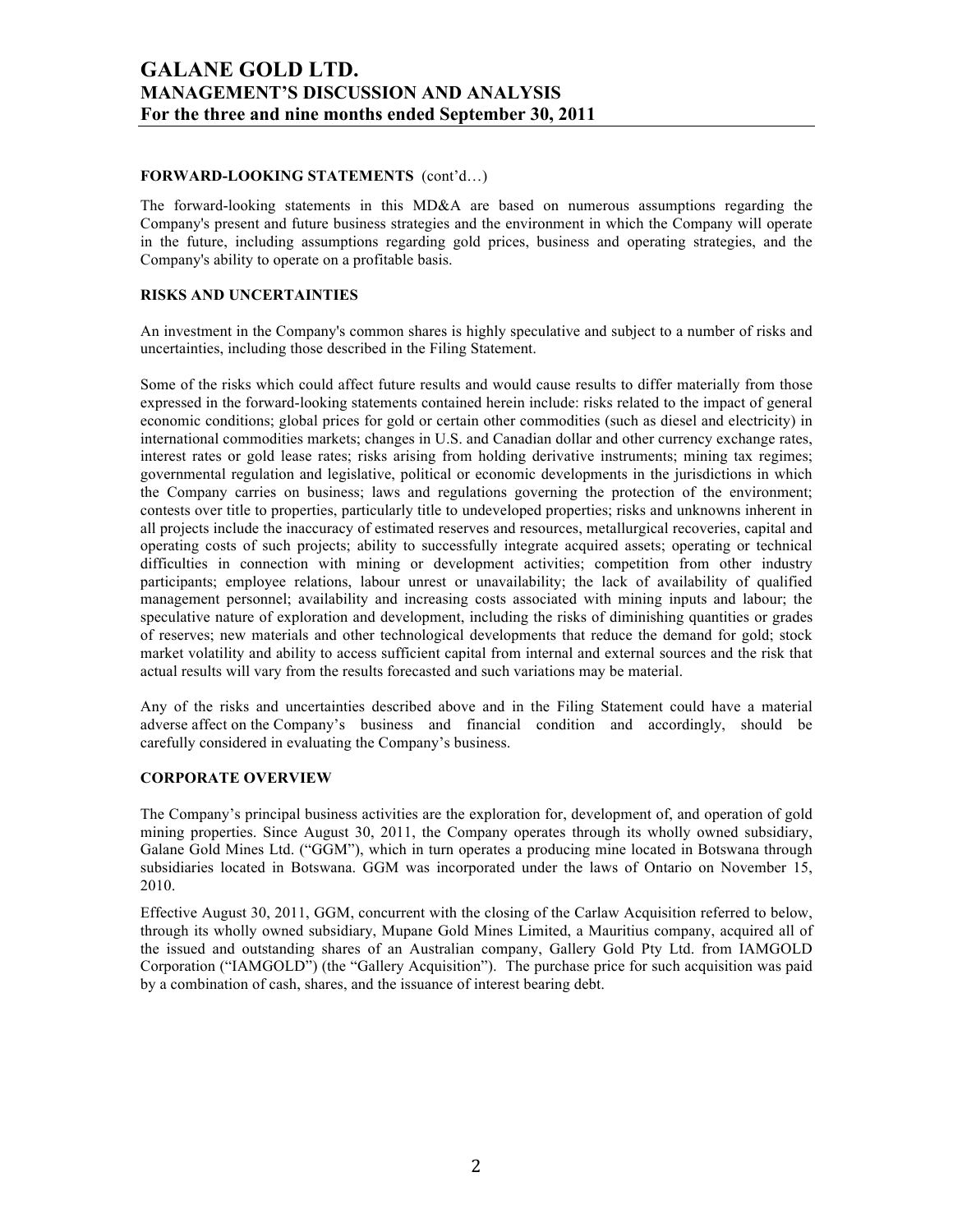# **CORPORATE OVERVIEW** (cont'd…)

Effective August 30, 2011, GGM closed a transaction with a capital pool company then named Carlaw Capital III Corp. ("Carlaw"), whereby Carlaw acquired (the "Carlaw Acquisition") all of the issued and outstanding shares of GGM by issuing an aggregate of 44,420,500 common shares from treasury in exchange for all of the issued and outstanding common shares of GGM. As a result of this share exchange, the former shareholders of GGM acquired control of Carlaw, and the Financial Statements reflect the results as a continuation of the business of GGM. Carlaw was incorporated under the *Business Corporations Act* (Ontario) on October 24, 2007, and on August 30, 2011 changed its name to Galane Gold Ltd. Since September 6, 2011, the Company's common shares have been listed for trading on the TSX Venture Exchange (the "Exchange") under the symbol "GG".

The Carlaw Acquisition was completed by way of a "three-cornered" amalgamation, whereby a wholly owned subsidiary of Carlaw amalgamated with GGM. Through the amalgamation, shareholders of GGM received the 44,420,500 common shares of the Company referenced above and the resulting amalgamated company, possessing the rights to the assets and business of GGM, is now the Company's wholly owned subsidiary.

## **OUTLOOK**

On August 30, 2011, the Company completed the financing required for the Gallery Acquisition and the Carlaw Acquisition (collectively, the "Acquisitions"). The financing provided the Company with the capital required to close the Acquisitions and the working capital to execute the business model outlined in the Filing Statement. Therefore, at this early stage, management can only state that it continues to be optimistic about the prospects for the business. The price of gold continues to be at or above the benchmark price of \$1,500 set in the model and the costs of production anticipated appear to be achievable. The potential to expand the mineral production from the Company's current mine assets continues to be promising. If the NLE Acquisition referred to below is completed as expected, management believes that the additional exploration potential generated from NLE and its assets will be accretive to the Company's share value.

# **DISCUSSION OF OPERATIONS**

#### *For the three and nine months ended September 30, 2011*

The following is an analysis of the Company's operating results for the three and nine months ended September 30, 2011. As GGM was incorporated on November 15, 2010, there are no comparisons to the previous year. In addition, prior to August 30, 2011, GGM's activities were focused primarily on raising the required capital to complete the Acquisitions. Such three and nine month periods are covered in one section, with the relevant events prior to June 30, 2011 highlighted where appropriate.

# **Financing activity:**

During the three and nine month periods ended September 30, 2011, the Company was actively involved in raising the capital required to complete the Acquisitions, and provide the Company with the necessary working capital to fund its ongoing operations after the completion of the Acquisitions.

On August 5, 2011, GGM completed a brokered private placement (the "GGM Private Placement") of an aggregate 20,545,500 subscription receipts (the "GGM Subscription Receipts") at a subscription price of CDN\$0.80 per receipt for aggregate gross proceeds of \$16,806,220 (CDN\$16,436,400). Each GGM Subscription Receipt entitled the holder to receive one common share of GGM (a "GGM Share") and onehalf of one common share purchase warrant of GGM (a "GGM Warrant"). Each whole GGM Warrant was exercisable for one GGM Share for a period of 18 months from the date of closing of the Carlaw Acquisition at a price of CDN\$1.10 per share. The gross proceeds from the GGM Private Placement were held in escrow until the closing of the Acquisitions on August 30, 2011.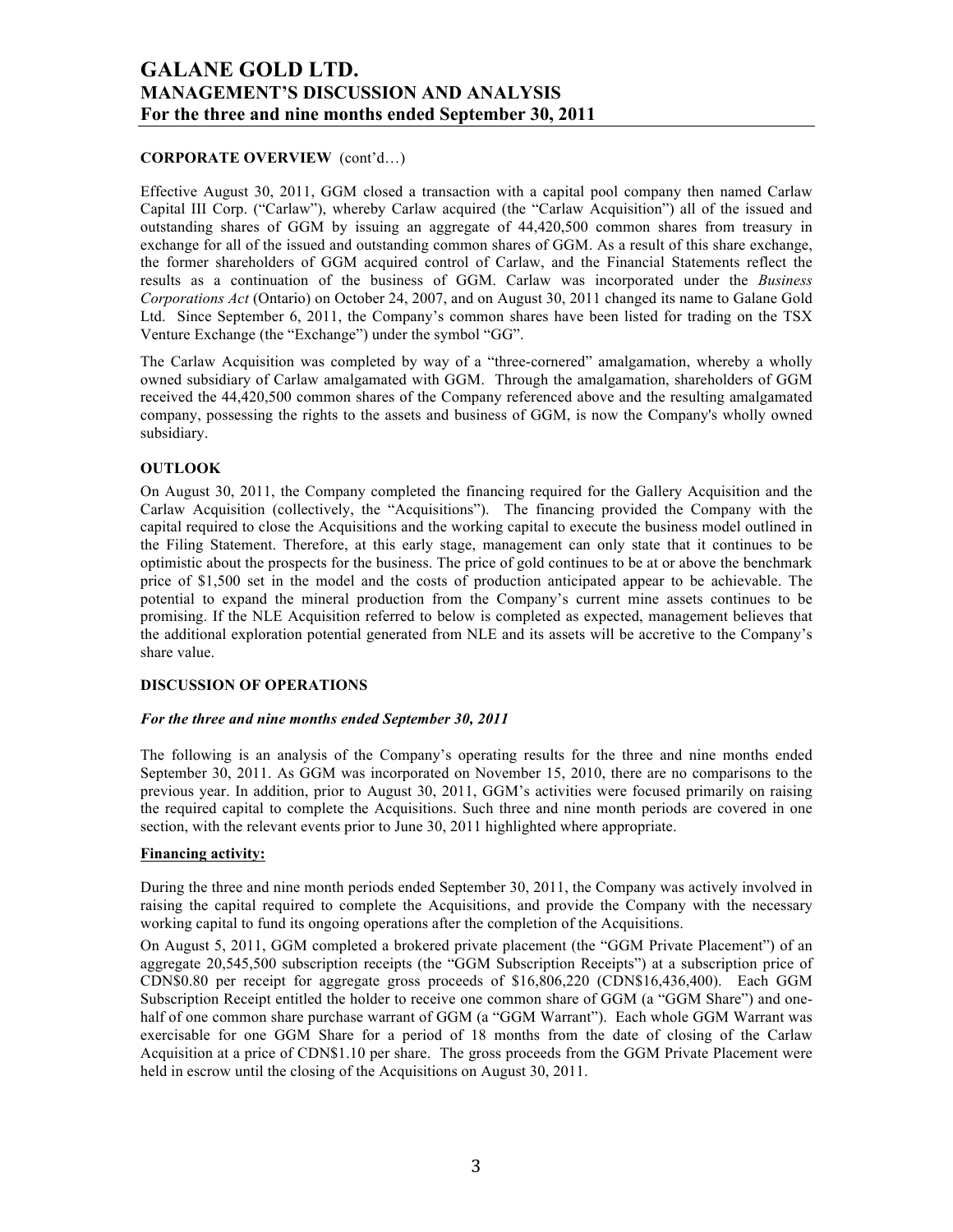## **DISCUSSION OF OPERATIONS** (cont'd…)

#### *For the three and nine months ended September 30, 2011 (cont'd…)*

#### **Financing activity** (cont'd…)**:**

The agent (the "Agent") retained by GGM pursuant to the GGM Private Placement received a cash commission of \$1,545,186 (CDN\$1,511,184) and was issued warrants ("GGM Agent Warrants") to purchase up to an aggregate of 1,888,980 GGM Shares with each GGM Agent Warrant being exercisable for one GGM Share for a period of 18 months from closing of the Acquisitions at a price of CDN\$0.80 per share. Additional costs of \$331,709 (CDN\$324,410) were incurred in connection with the financing.

Immediately prior to the closing of the Acquisitions, the GGM Subscription Receipts converted into an aggregate of 20,545,500 GGM Common Shares and 10,272,750 GGM Warrants. At the effective time of the closing of the Acquisitions, the GGM Common Shares, GGM Warrants and GGM Agent Warrants were then exchanged for an equivalent number of common shares, warrants and agent warrants of the Company without payment of any additional consideration. Accordingly, at the closing of the Acquisitions, the Company issued an aggregate of 20,545,500 common shares, 10,272,750 warrants and 1,888,980 agent warrants in connection with the GGM Private Placement.

On the closing of the Carlaw Acquisition, the Company received working capital of \$88,299 for consideration of the issuance of 687,500 common shares. On the closing of the Gallery Acquisition, the Company received working capital of \$8.2 million plus producing mine assets valued at \$26.0 million for total consideration of \$34.2 million.

#### **Acquisition activity:**

During the three and nine month periods ended September 30, 2011, the Company negotiated and closed the Acquisitions.

It also reached agreement to acquire all of the issued and outstanding shares of The Northern Lights Exploration Company (Pty) Ltd. Subject to the satisfaction of certain conditions precedent, this acquisition is expected to close during the fourth quarter of 2011.

#### *Gallery Acquisition*

On August 30, 2011, the Company acquired from IAMGOLD 100% of the outstanding shares of Gallery Gold Pty Ltd. ("Gallery"), an Australian company that, through its subsidiaries, holds the rights to conduct activities prescribed under mining and prospecting licenses at the Mupane gold mine, located in the Republic of Botswana (the "Mupane Property"). As consideration for the purchase of the shares of Gallery, IAMGOLD received 21,875,000 common shares, 1,265,253 common share purchase warrants and a promissory note in the amount of \$3,800,000. Each warrant is exercisable on or before March 1, 2013 at a price of \$1.10 per share.

Upon the closing of the NLE Acquisition referred to below, the number of warrants issued to IAMGOLD pursuant to the Gallery Acquisition shall be adjusted from 1,265,253 warrants to 4,377,778 warrants to purchase common shares in the capital of the Company exercisable on or before March 1, 2013 at a price of CDN\$1.10 per share.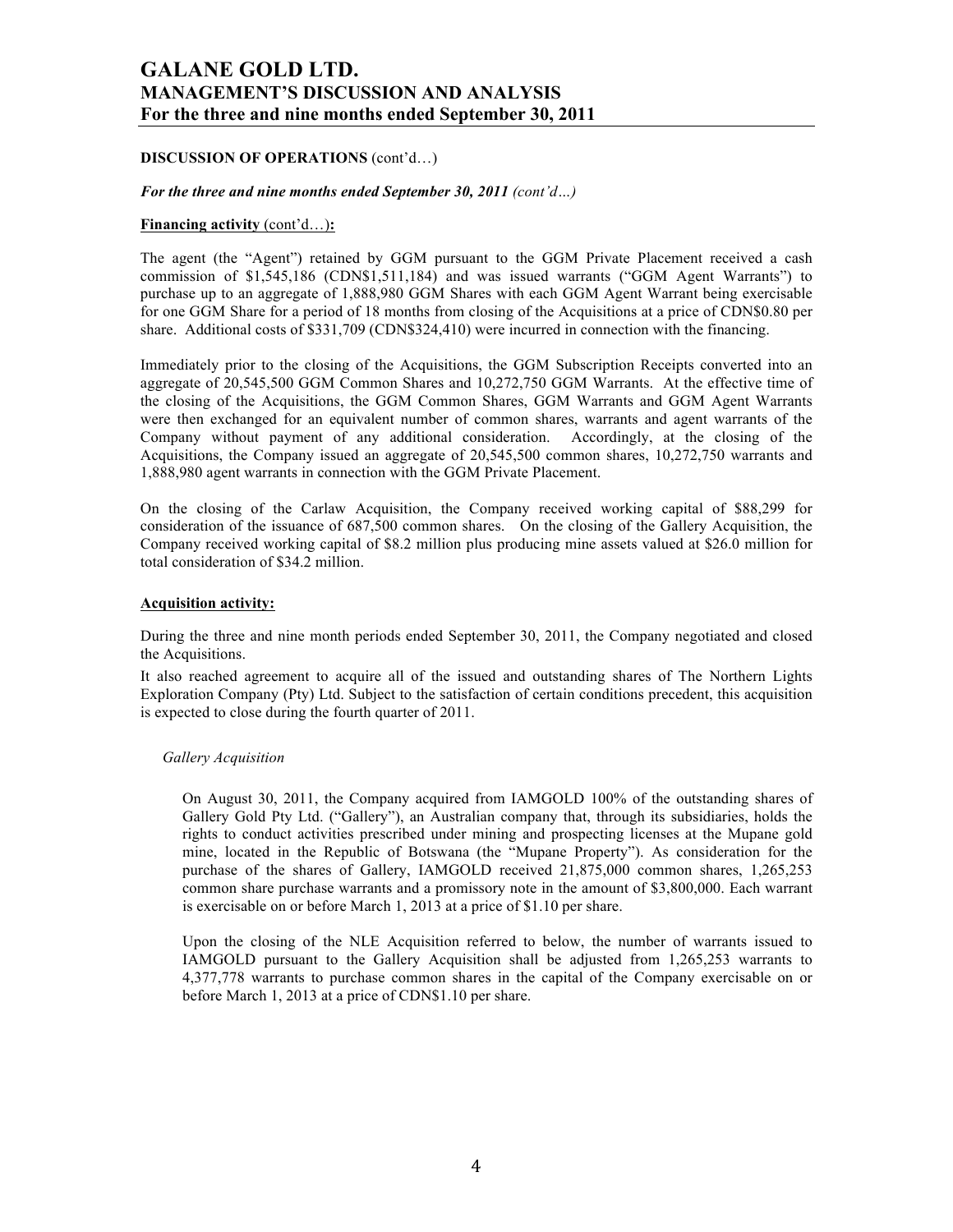## **DISCUSSION OF OPERATIONS** (cont'd…)

#### *For the three and nine months ended September 30, 2011 (cont'd…)*

#### **Acquisition activity** (cont'd…)**:**

The provisional fair values of identifiable assets and liabilities of Gallery as at the date of acquisition were:

|                                                                        |     | Carrying     |     | Provisional  |
|------------------------------------------------------------------------|-----|--------------|-----|--------------|
|                                                                        |     | value        |     | fair value   |
|                                                                        |     |              |     |              |
| Mining properties, inventory, ore stockpiles, and equipment            |     | \$32,301,868 |     | \$42,425,440 |
| Other current assets                                                   |     | 1,977,930    |     | 1,977,930    |
| Cash and cash equivalents                                              |     | 5,946,998    |     | 5,946,998    |
| Trade and other payables                                               |     | (6,847,565)  |     | (6,847,565)  |
| Asset retirement obligations                                           |     | (9,302,593)  |     | (9,302,593)  |
| Net assets                                                             | \$. | 24,076,638   |     | \$34,200,210 |
| Goodwill                                                               |     | nil          |     | nil          |
| Total consideration                                                    |     |              |     | \$34,200,210 |
| Consideration:                                                         |     |              |     |              |
| Cash consideration                                                     |     |              | \$. | 12,506,460   |
| Share consideration                                                    |     |              |     | 17,893,750   |
|                                                                        |     |              |     |              |
| • 21,875,000 common shares, plus 1,265,253 warrants to purchase common |     |              |     |              |
| shares, exercisable until March 1, 2013 at CDN\$1.10 per share         |     |              |     |              |
| Debt consideration                                                     |     |              |     | 3,800,000    |
| Acquisition of subsidiary                                              |     |              | \$. | 34,200,210   |

The fair values disclosed are provisional due to the complexity of the Gallery Acquisition and due to the inherently uncertain nature of the mining industry, intangible exploration and valuation of the assets. The review of the fair value of the assets and liabilities acquired will be completed by December 31, 2011.

Gallery has contributed incremental revenue of \$1,481,325 and an operating loss of \$2,292,478 for the three and nine months ended September 30, 2011. On a pro-forma basis prepared in accordance with IFRS, if the Gallery Acquisition had occurred at January 1, 2011 Gallery would have contributed \$54.0 million to the consolidated revenue, and \$0.2 million to the consolidated losses of the Company, after making adjustments to the pro-forma results to reflect additional depreciation of \$4.2 million to reflect additional depreciation resulting from the effects of the accounting for the acquisition This unaudited pro forma consolidated financial statement information is not intended to be indicative of the results that actually would have occurred, or the results expected in future periods, had the events reflected herein occurred on the dates indicated. Any potential synergies that may be realized and integration costs that may be incurred have been excluded from this unaudited pro forma financial statement information.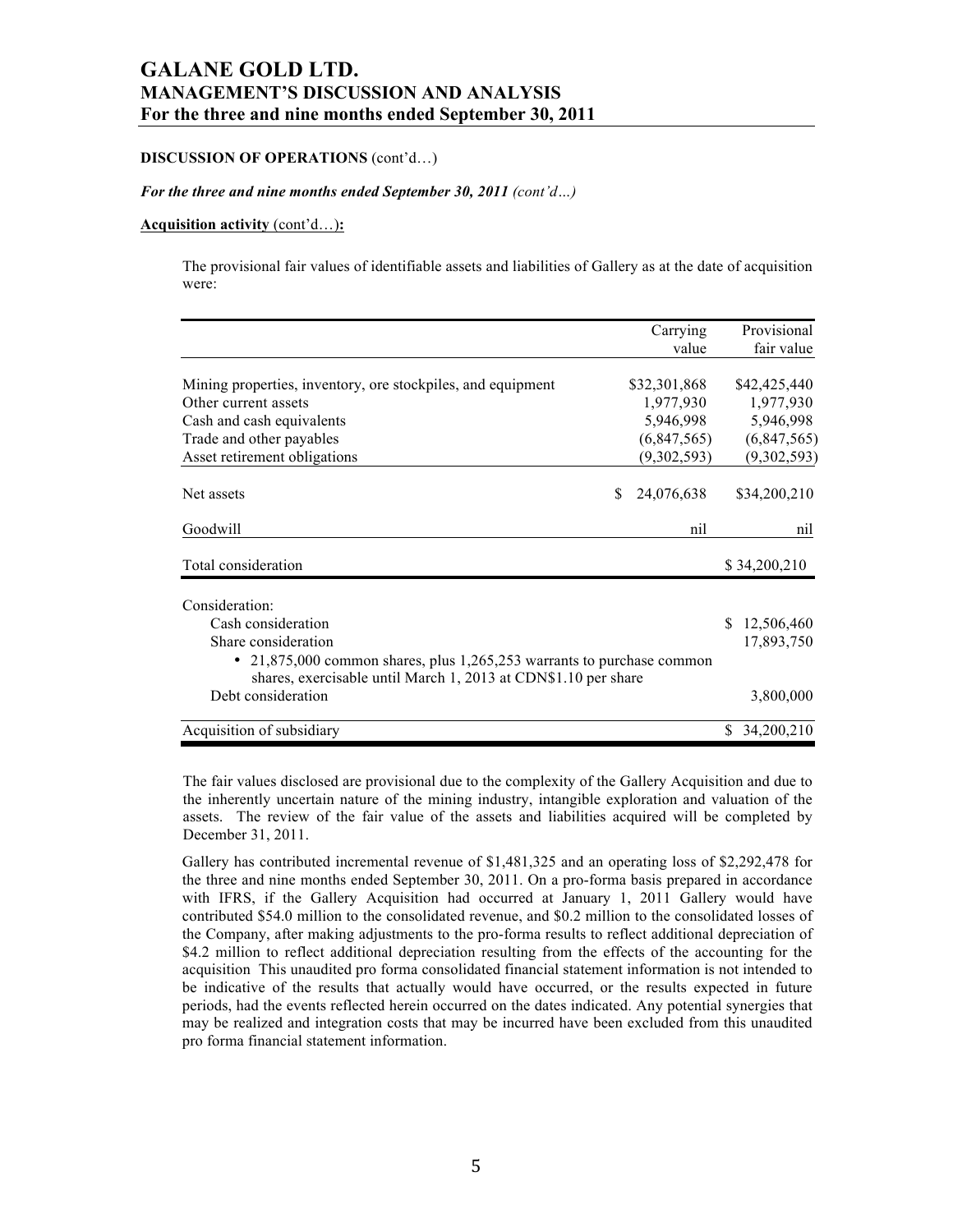## **DISCUSSION OF OPERATIONS** (cont'd…)

#### *For the three and nine months ended September 30, 2011 (cont'd…)*

#### **Acquisition activity** (cont'd…)

*Carlaw Acquisition*

On August 30, 2011, Carlaw Capital III Corp. ("Carlaw") acquired 100% of the outstanding shares of GGM by way of a "three-cornered amalgamation" pursuant to section 174 of the *Business Corporations Act* (Ontario). As the former shareholders of GGM acquired control of Carlaw, the Carlaw Acquisition is reported for accounting purposes as if GGM acquired Carlaw. As a result, the results of Carlaw are reflected only since the date of acquisition. Immediately after the Carlaw acquisition, Carlaw's name was changed to Galane Gold Ltd.

The fair values of identifiable assets and liabilities of Carlaw as at the date of acquisition were:

|                                                                      | Carrying     |               |            |
|----------------------------------------------------------------------|--------------|---------------|------------|
|                                                                      | value        |               | Fair value |
| Other current assets                                                 | \$<br>9,180  | <sup>\$</sup> | 9,180      |
| Cash and cash equivalents                                            | 179,678      |               | 179,678    |
| Trade and other payables                                             | (100, 559)   |               | (100, 559) |
| Net assets                                                           | \$<br>88,299 | S             | 88,299     |
| Goodwill                                                             | nil          |               | nil        |
| Total consideration                                                  |              | \$            | 88,299     |
| Consideration:                                                       |              |               |            |
| Share consideration                                                  |              |               | 485,641    |
| Excess of fair value of identifiable assets over share consideration |              |               | (397, 342) |
| Acquisition of subsidiary                                            |              | \$            | 88,299     |

#### *NLE Acquisition*

In addition to the Acquisitions, the Company has entered into an agreement with the shareholders of The Northern Lights Exploration Company (Pty) Ltd. ("NLE") to acquire all of its issued and outstanding shares (the "NLE Acquisition"). NLE owns the rights to a number of exploration licenses near the Mupane Property.

The purchase agreement outlines certain conditions to closing and, as at September 30, 2011, the only remaining material conditions are approvals from the authorities in Botswana, which are expected in the fourth quarter of 2011.

As consideration for all of the issued and outstanding shares of NLE, the Company has agreed to issue 3,125,000 common shares to the shareholders of NLE and promissory notes in the aggregate principal amount of CDN\$400,000. The notes will bear interest at 6% per annum with principal payments as follows:

| On closing                                                       | CDN\$100,000 |
|------------------------------------------------------------------|--------------|
| On the $2nd$ , $4th$ , and $6th$ month anniversary after closing | CDN\$100,000 |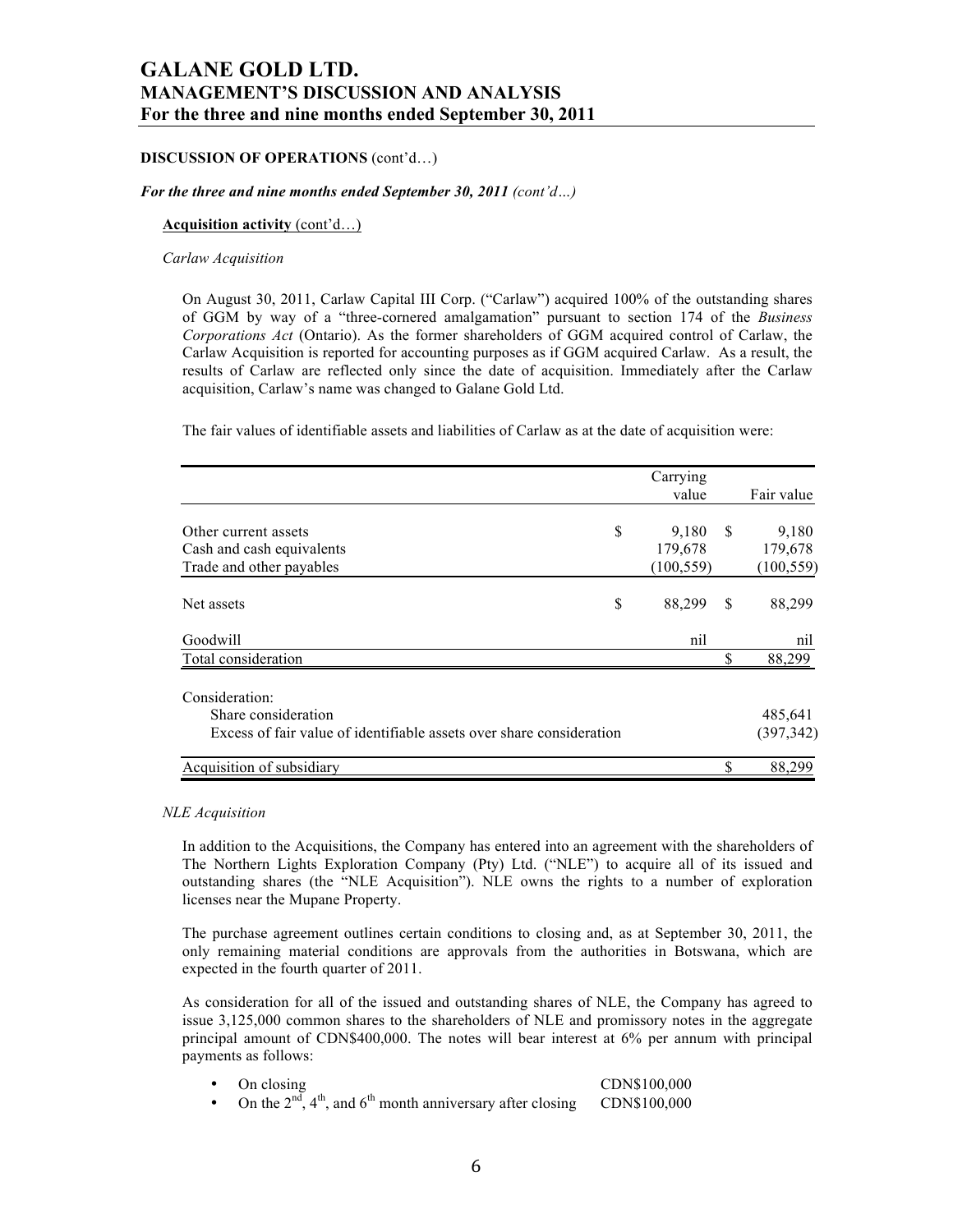# **DISCUSSION OF OPERATIONS** (cont'd…)

#### *For the three and nine months ended September 30, 2011 (cont'd…)*

#### **Acquisition activity** (cont'd…)

# *NLE Acquisition (cont'd…)*

If, in the reasonable opinion of the Board of the Company, any principal payment would cause undue stress to the Company, the principal payment can be extended to a mutually agreed upon schedule.

The agreement also provides for the issuance of up to an additional 8,750,000 common shares upon the achievement of the following exploration milestones on NLE's mineral properties on or prior to the date which is seven years from the date of the closing of the NLE Acquisition. The milestones set forth below are cumulative.

| <b>Milestone</b>                                                                                                                                                                                                                                                                                               | <b>Consideration</b>       | <b>Cumulative</b><br>Consideration |
|----------------------------------------------------------------------------------------------------------------------------------------------------------------------------------------------------------------------------------------------------------------------------------------------------------------|----------------------------|------------------------------------|
| Exploration work on the mineral properties of NLE confirms<br>by way of a NI 43-101 report a measured mineral resource<br>containing at least 100,000 ounces of gold or the number of<br>ounces of contained gold that is mined exceeds 100,000<br>ounces (or any combination thereof without duplication)     | 1,375,000<br>common shares | 1,375,000<br>common shares         |
| Exploration work on the mineral properties of NLE confirms<br>by way of a NI 43-101 report a measured mineral resource<br>containing at least 250,000 ounces of gold or the number of<br>ounces of contained gold that is mined exceeds 250,000<br>ounces (or any combination thereof without duplication)     | 1,750,000<br>common shares | 3,125,000<br>common shares         |
| Exploration work on the mineral properties of NLE confirms<br>by way of a NI 43-101 report a measured mineral resource<br>containing at least 500,000 ounces of gold or the number of<br>ounces of contained gold that is mined exceeds 500,000<br>ounces (or any combination thereof without duplication)     | 3,125,000<br>common shares | 6,250,000<br>common shares         |
| Exploration work on the mineral properties of NLE confirms<br>by way of a NI 43-101 report a measured mineral resource<br>containing at least 1,000,000 ounces of gold or the number of<br>ounces of contained gold that is mined exceeds 1,000,000<br>ounces (or any combination thereof without duplication) | 2,500,000<br>common shares | 8,750,000<br>common shares         |
| <b>Total</b>                                                                                                                                                                                                                                                                                                   | 8,750,000<br>common shares | 8,750,000<br>common shares         |

If the NLE Acquisition closes, it will be accounted for as an acquisition with the purchase price of CDN\$2,900,000 (based on a share price of CDN\$0.80) allocated to exploration and evaluation assets.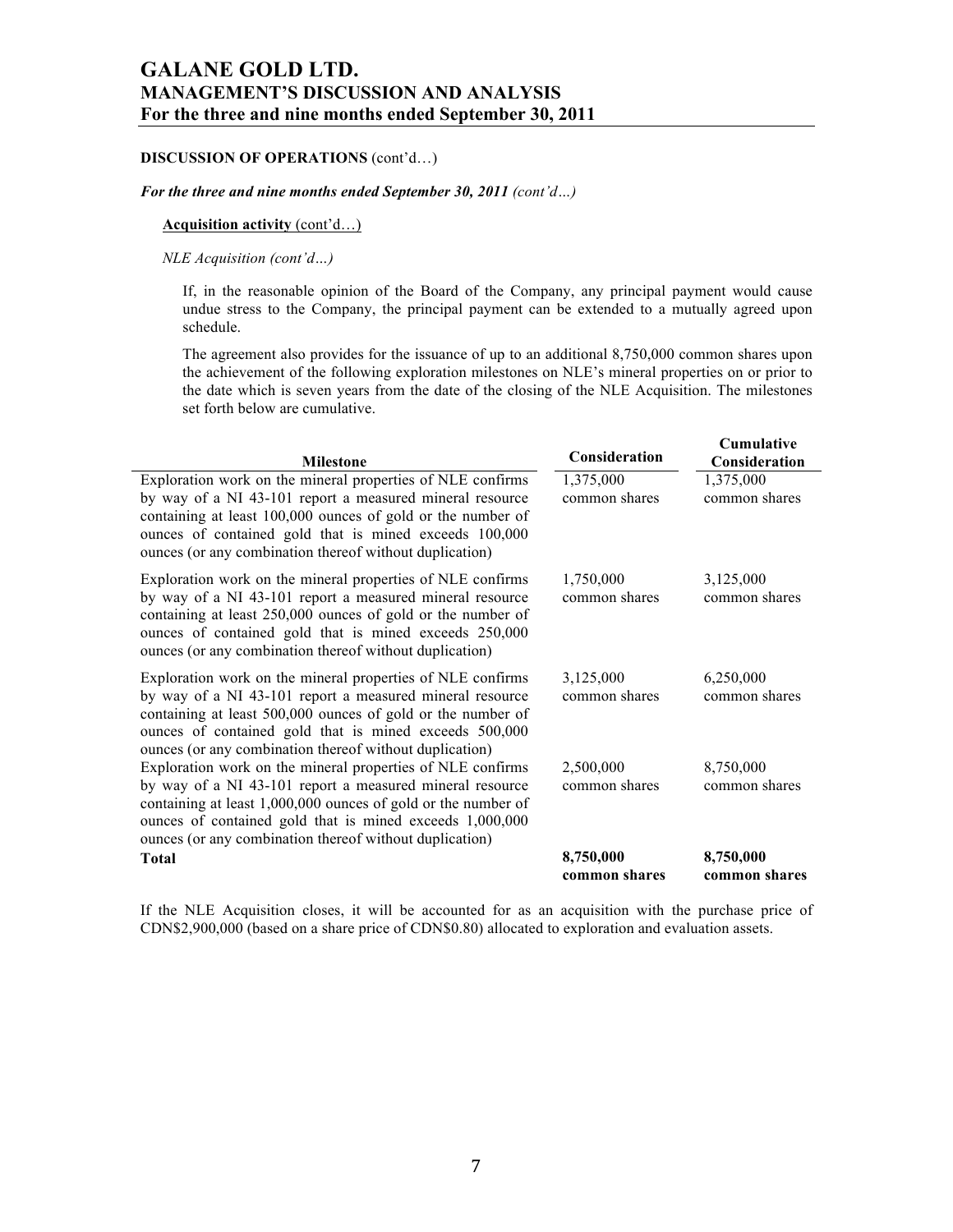# **DISCUSSION OF OPERATIONS** (cont'd…)

#### *For the three and nine months ended September 30, 2011 (cont'd…)*

#### **Operating activity** (cont'd…)

The Company commenced active mining operations on the closing of the Acquisitions on August 30, 2011. A discussion of the results for the one month of operations ended September 30, 2011 follows:

## *Revenue:*

On August 30, 2011, as a result of the closing of the Gallery Acquisition and the Carlaw Acquisition, the Company acquired control of Mupane Gold Mining (Pty) Ltd., and its mining operations at the Mupane Property in Botswana. During September, its first month as operator, it generated \$1,481,325 in revenue from the sale of 650 ounces of gold at an average price of \$1,814 per ounce, plus a backlog of 7,323 ounces of silver for incidental additional revenue of approximately \$300,000.

In addition to the gold sales in September, the Company produced 4,410 ounces of gold, On October 5 2011, this production was sold at a price of \$1,652 per ounce, generating revenue of \$7.2 million, and contributing to the Company's cash flow.

#### *Expenses:*

Mining Costs:

• Total cash costs for the mining operations for the period since acquisition were \$5.5 million with 4,410 ounces of gold produced or \$1,247 per ounce (\$1,166 per ounce before royalties) as follows (in \$millions):

| Mining                      | \$2.72 |
|-----------------------------|--------|
| Processing and maintenance  | 1.82   |
| Mine administration         | .49    |
| Refining                    | .01    |
| Mine costs before royalties | \$5.04 |
| Royalties                   | .36    |
| Total mine costs            | \$5.50 |

• Key operating data to September 30, 2011:

|                                        | Three months* | Nine months* |
|----------------------------------------|---------------|--------------|
| Total material mined (000 t)           | 1,050         | 1,050        |
| Strip ratio                            | 9.96          | 9.96         |
| Ore milled (000 t)                     | 104           | 104          |
| Ore mined (000 t)                      | 95.8          | 95.8         |
| Head grade $(g/t)$                     | 1.58          | 1.58         |
| Recovery $(\% )$                       | 83.5          | 83.5         |
| Gold production (000 oz.)              | 4,410         | 4,410        |
| royalties<br>excluding<br>Cash<br>cost |               |              |
| $(\sqrt{$}$ /oz.)                      | \$1,166       | \$1,166      |
| Royalties $(\frac{5}{oz})$             | 81            | 81           |

\* results are from the date of acquisition to September 30, 2011, therefore the nine-month period is the same as the threemonth period.

• Depreciation on mine assets, calculated on the units of production basis, was \$0.9 million, or \$204 per ounce.

Total mine costs including depreciation and royalties therefore were \$1,442 per ounce produced.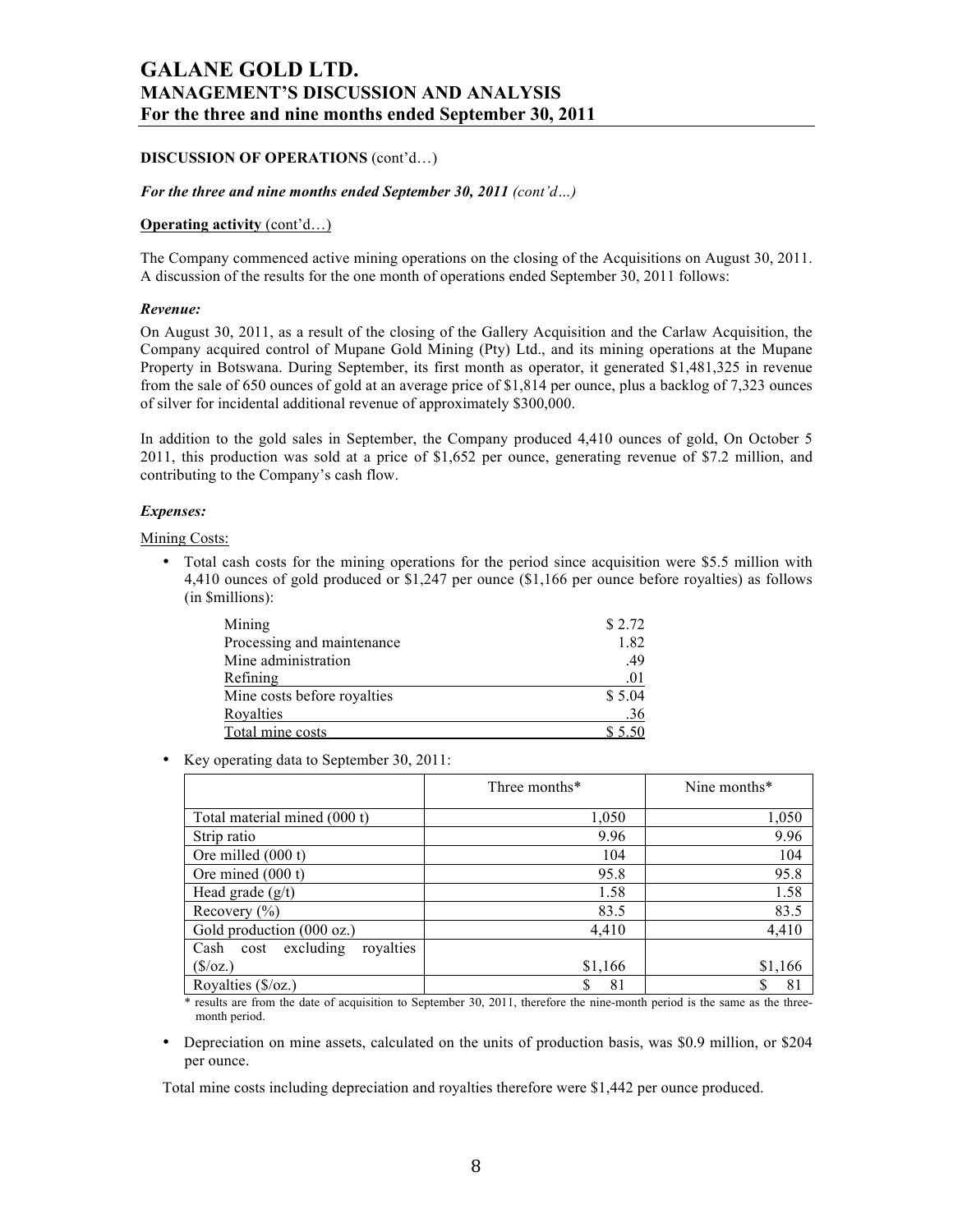## **DISCUSSION OF OPERATIONS** (cont'd…)

#### *For the three and nine months ended September 30, 2011 (cont'd…)*

#### **Operating activity** (cont'd…)

#### Other operating expenses:

Other operating expenses totaling \$1,664,006 in the nine-month period ending September 30, 2011 include the following:

- Corporate general and administration amounted to \$356,778 for the three months ending September 30, 2011 and \$714,466 for the nine months ending September 30, 2011. The total for the nine months was comprised of the following:
	- o \$528,828 in professional fees primarily related to the negotiation of three acquisitions and the closing of two acquisitions;
	- $\circ$  \$81,167 in travel and related costs, again primarily related to the acquisition activity; and
	- o Management fees to the CEO and CFO for the period totaling \$99,950.
- The Company experienced a loss on foreign exchange of \$144,526 for the period, primarily due to the decline in the value of the Canadian dollar against the U.S dollar from the date that the Acquisitions closed to September 30, 2011.
- A stock-based compensation provision of \$858,600 was recognized at September 30, 2011 as a result of the issuance of options to purchase up to 1,765,000 common shares to key personnel outlined in the share capital section of this MD&A.
- The Company reflected a one time expense relating to the Carlaw Acquisition of \$397,342 being the excess of share consideration paid over the fair value of the identifiable assets. This has been reflected in "Other expenses".
- The Company accrued \$19,632 in interest expense on the long-term debt it issued as part of the Gallery Acquisition.

#### *Loss for the periods*

The net loss for the three months ended September 30, 2011 was \$3,496,974 (being operating loss from mining operations for the one month ended September 30, 2011 of \$2,190,656 less corporate general and administration costs of \$356,778, foreign exchange loss of \$136,306, interest on long term debt of \$19,632, a stock-based compensation provision of \$858,600, and miscellaneous income of \$64,998).

During September 2011, the Company produced 4,410 ounces of gold, On October 5, 2011, this production was sold at a price of \$1,652 per ounce, generating revenue of \$7.2 million. From time to time, gold production from one quarter will be sold in the following quarter, which, will have an effect on quarterly reported earnings, however the overall effect is primarily a timing difference for the reporting of sales from gold production.

The net loss for the six months ended June 30, 2011, all from professional fees incurred as a result of acquisition activity was \$357,688 which, when combined with the three months results discussed above, created an overall loss for the nine months ended September 30, 2011 of \$3,854,662.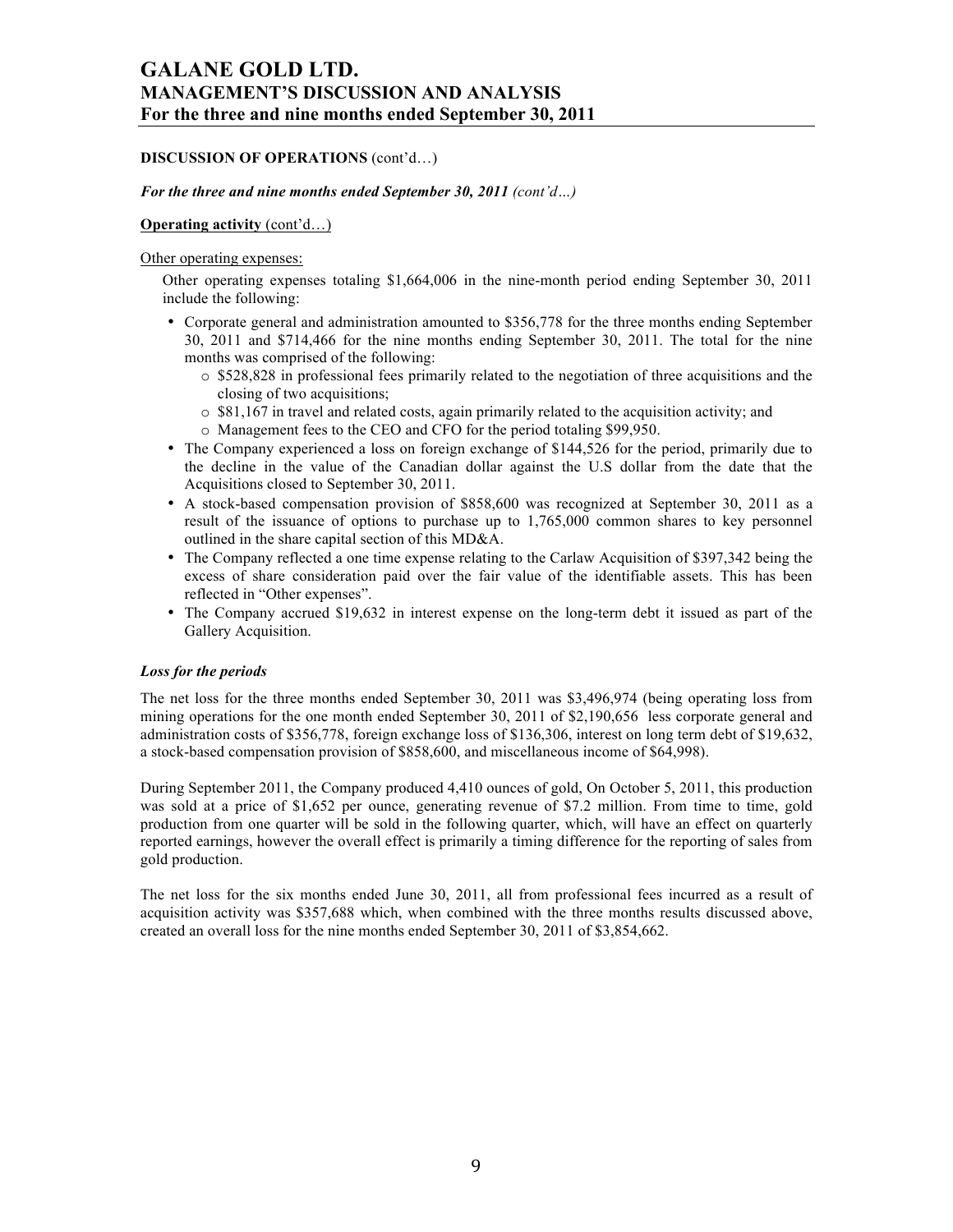# **DISCUSSION OF OPERATIONS** (cont'd…)

### *For the three and nine months ended September 30, 2011 (cont'd…)*

#### **Operating activity** (cont'd…)

### **Overall performance:**

The three and nine month periods ended September 30, 2011 reflect a combination of financing activity, acquisition activity and one month of mine operating activity as outlined above. Overall, this has resulted in the generation of the following:

| • Working capital                                         | \$8,633,622 |
|-----------------------------------------------------------|-------------|
| • Cash flow generated from operations for the period from |             |
| August 30, 2011 (the date of the Acquisitions) to         |             |
| September 30, 2011, adjusted for the sale on              |             |
| October 5, 2011 of gold produced during                   |             |
| the period then ended.                                    | 2,727,034   |

Events and conditions in the global financial markets impact gold prices, commodity prices, interest rates and currency rates. These conditions and market volatilities may have a positive or negative impact on the Company's revenues, operating costs, project development expenditures and project planning.

In the third quarter of 2011, the gold price continued to display considerable volatility with spot daily closings between \$1,483 and \$1,895 per ounce (third quarter of 2010 — \$1,157 and \$1,308 per ounce) from London Bullion Market Association ("LBMA"). The closing price of gold at September 30, 2011 was \$1,620 per ounce.

# **UPDATE ON USE OF AVAILABLE FUNDS**

The following table sets out a comparison of the disclosure regarding the Company's intended use of available funds as set out in the Filing Statement and the actual use of available funds as at September 30, 2011:

| <b>Anticipated Use of Funds</b>                                                                                                                                                                    | <b>Estimated Use of Funds Over</b><br><b>Next 18 Months</b><br>(as of the date of the Filing<br>Statement) | <b>Actual Use of Funds</b><br>(as at September 30, 2011) |
|----------------------------------------------------------------------------------------------------------------------------------------------------------------------------------------------------|------------------------------------------------------------------------------------------------------------|----------------------------------------------------------|
| To finance production at the<br>Mupane Property                                                                                                                                                    |                                                                                                            | $$1,629,502^{(1)}$                                       |
| To finance operations for 18<br>months                                                                                                                                                             |                                                                                                            |                                                          |
| Initial principal and interest<br>payment on the promissory<br>note issued in connection with<br>the Gallery Acquisition<br>(payable 18 months after the<br>closing of the Gallery<br>Acquisition) | \$1,480,000                                                                                                | \$1,480,000                                              |
| Unallocated working capital<br>for ongoing operations                                                                                                                                              | \$9,720,000                                                                                                | \$8,977,752                                              |
| Total                                                                                                                                                                                              | \$11,200,000                                                                                               | \$12.087.254                                             |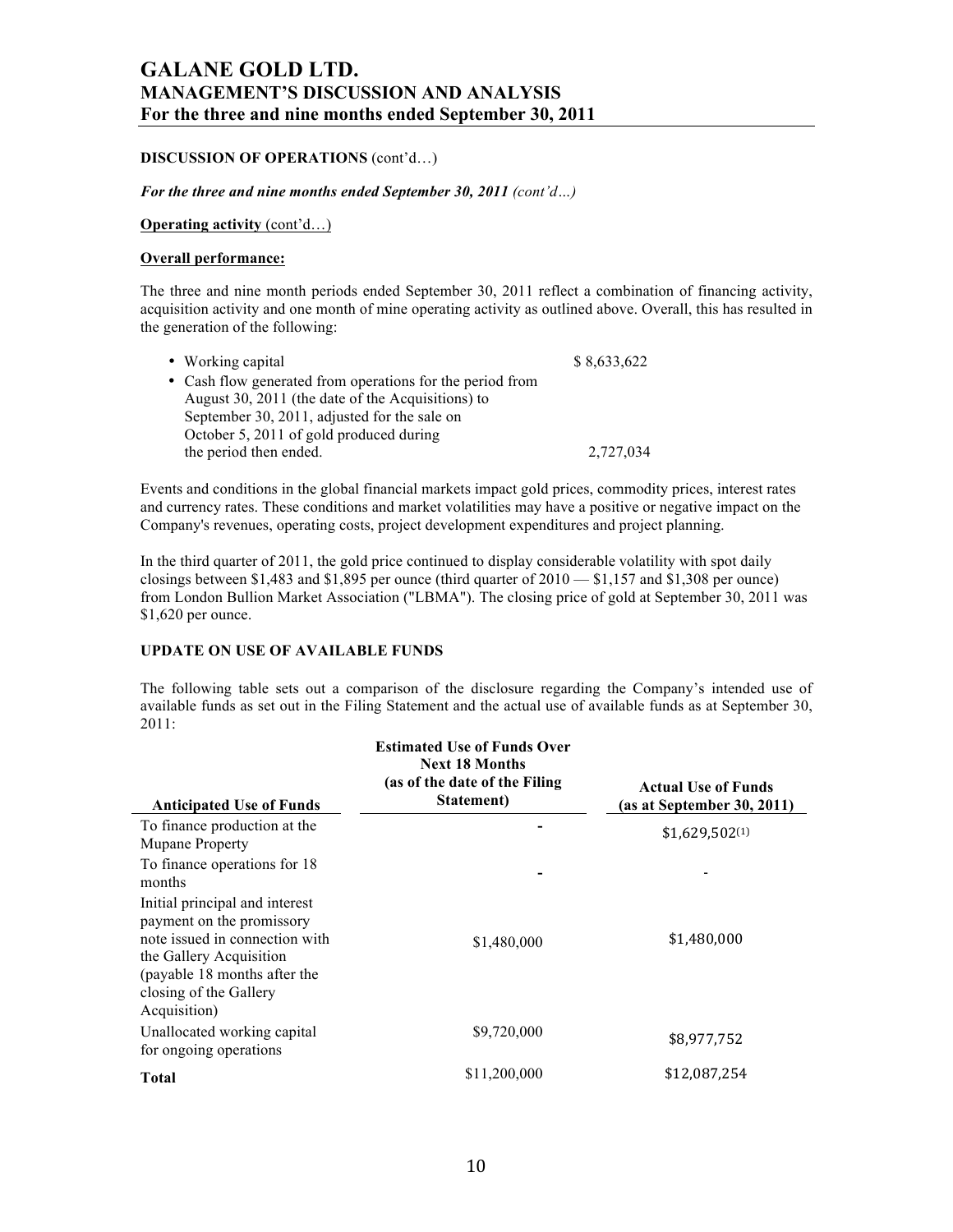# **UPDATE ON USE OF AVAILABLE FUNDS** (cont'd…)

Note:

 $<sup>(1)</sup>$  As outlined in the "Discussion of Operations", the production in September of 4,410 ounces of</sup> gold was sold on October 5, 2011. Working capital was used to finance this production in the first month of operational control and replenished subsequent to the period end through the sale of this production.

After taking into consideration the temporary financing of production costs in September 2011, the actual working capital generated from the Acquisitions was \$887,254 greater than that reported in the pro-forma financial statements included in the Filing Statement, resulting in working capital available from the Acquisitions at September 30,2011 of \$10,607,254.

The Company is currently on target with respect to its anticipated expenses for the mining operations**.** Other than as disclosed below under "Update on Objectives", there are no variances on uses of funds which have impacted the Company's ability to achieve its business objectives and milestones as outlined in the Filing Statement.

# **UPDATE ON OBJECTIVES**

The following table sets forth the business objectives of the Company for the 2011 and 2012 calendar years as set forth in the Filing Statement and the current status of such objectives:

|                         | <b>Objectives</b>                                                                                                                                          | <b>Status</b>          |  |
|-------------------------|------------------------------------------------------------------------------------------------------------------------------------------------------------|------------------------|--|
| At the Mupane Property: |                                                                                                                                                            |                        |  |
|                         | to continue gold production according to<br>the mine plan out to 2016.                                                                                     | No change, in progress |  |
| At the NLE projects:    |                                                                                                                                                            |                        |  |
|                         | to complete the NLE Acquisition by the<br>end of 2011 for consideration of<br>3,125,000 common shares (based on a<br>share price of \$0.80 per share); and | No change, in progress |  |
| $\bullet$               | to commence an 18 month exploration<br>plan for the Jim's Luck project for a<br>budgeted cost of a total of \$1.52 million.                                | No change, in progress |  |

Certain information set out in the table above under "Status" is forward-looking information. Such forward-looking information is based on the assumptions and is subject to the material risks discussed above under "Forward-Looking Statements". Actual results may vary significantly from the forwardlooking information in this MD&A.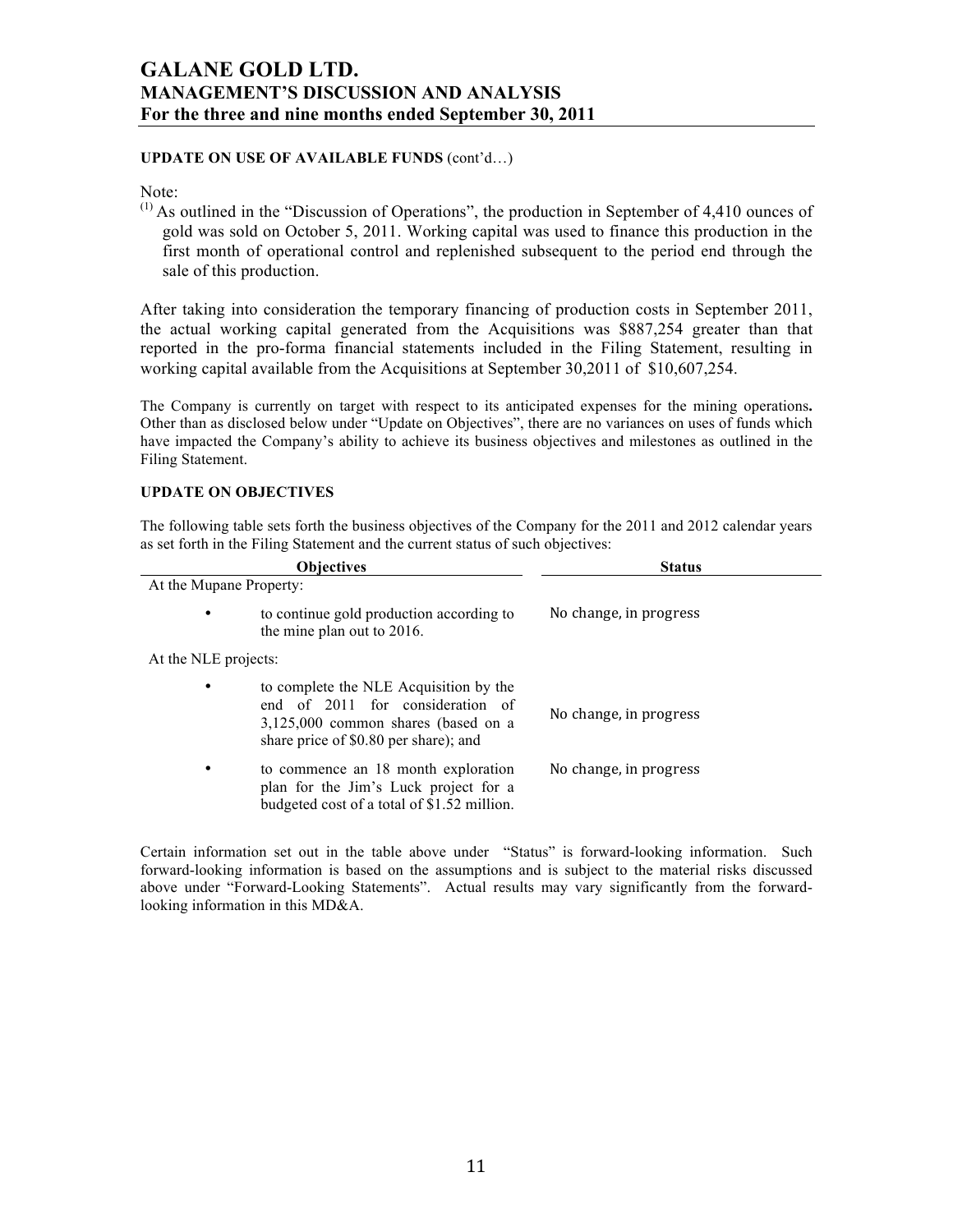# **SUMMARY OF QUARTERLY RESULTS**

The following table summarizes the Company's selected quarterly information for each of the quarters ended September 30, 2011:

# **Quarterly Information**

|                         | Three months ended |            |                |      |  |
|-------------------------|--------------------|------------|----------------|------|--|
|                         | September 30,      | June 30,   | March 31,      |      |  |
|                         | 2011               | 2011       | 2011           | 2010 |  |
|                         | \$                 | S          | S              | S    |  |
| Revenue for the period  | 1,481,325          |            |                |      |  |
| Mining costs            | (3,671,981)        |            |                |      |  |
| Expenses                | (1,703,660)        | (357, 688) | $\blacksquare$ |      |  |
| Net loss for the period | (3,894,316)        | (357, 688) | -              |      |  |
| Net loss per share      | (0.23)             | n/a        | n/a            | n/a  |  |
| Total assets            | 49,654,410         | 254,498    | 256            | 256  |  |
| Total liabilities       | 22,985,280         | 611,930    |                |      |  |
| Total equity            | 26,669,130         | (357, 432) | 256            | 256  |  |

Note: GGM was incorporated November 15, 2010, therefore there are no results prior to that time.

## **Discussion**

As discussed in the results section of the MD&A, prior to the three months ended September 30, 2011, the Company was involved solely in the business of locating and negotiating acquisitions, thus discussions relating to quarter over quarter results are not meaningful. Please refer to the discussion and analysis of results provided in the "Discussion of Operations" section.

#### **SUMMARY OF FINANCIAL POSITION**

#### **Selected Balance Sheet Data**

|                            | September 30, 2011 | December 31, 2010        |
|----------------------------|--------------------|--------------------------|
|                            | \$                 |                          |
| Total current assets       | 15,708,086         | 256                      |
| Total current liabilities  | 7,074,464          | $\overline{\phantom{0}}$ |
| Working capital            | 8,633,622          | 256                      |
| Net mining assets          | 24,631,042         | $\overline{\phantom{a}}$ |
| Long term debt             | 3,800,000          |                          |
| Total shareholders' equity | 26,669,130         | 256                      |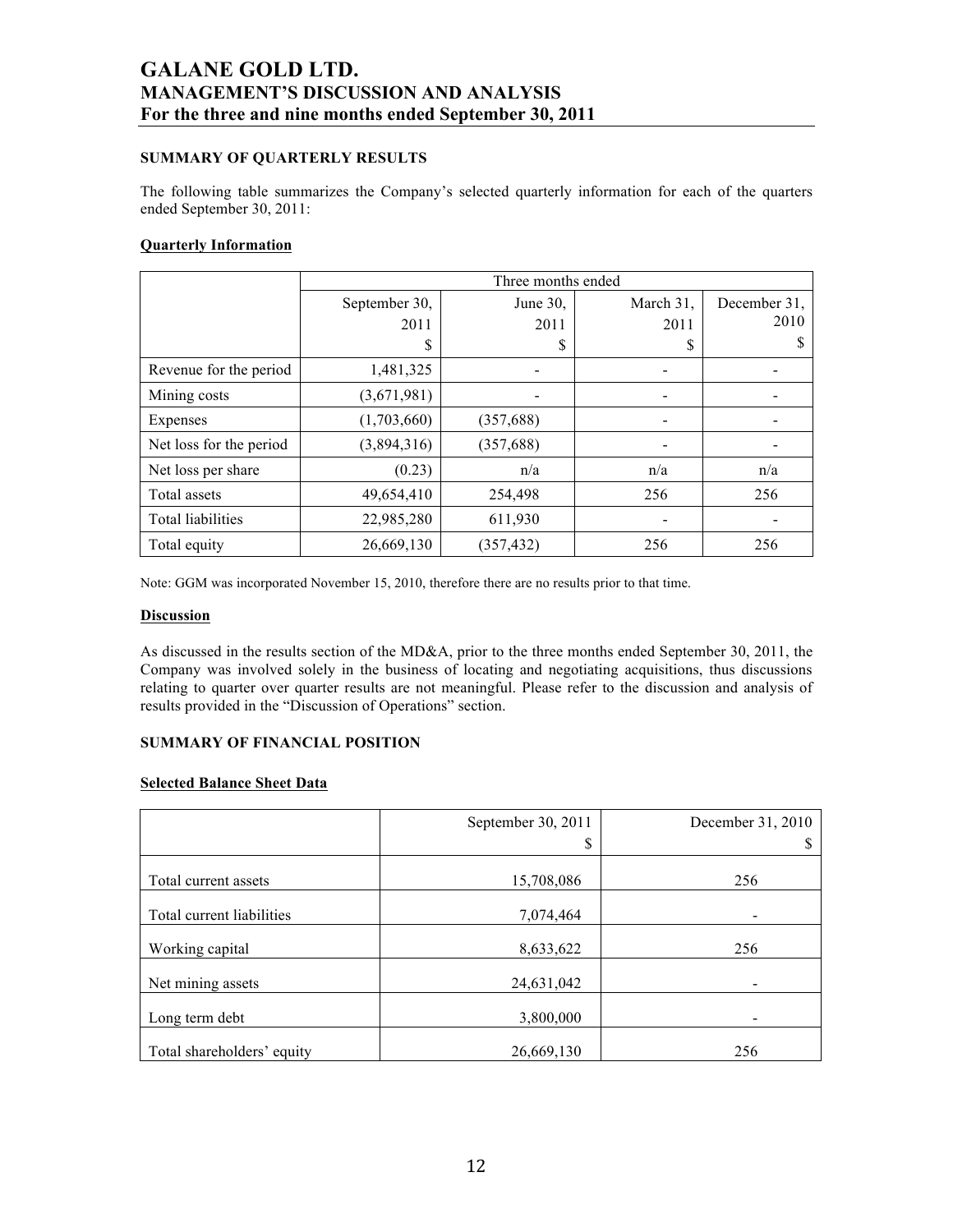# **SUMMARY OF FINANCIAL POSITION** (cont'd…)

As noted in the "Discussion of Operations" section, the Company completed two acquisitions in the three and nine-month period ended September 30, 2011, resulting in the acquisition of the following:

| • Working capital           | 714,758    |
|-----------------------------|------------|
| • Mine assets and inventory | 33,573,751 |
|                             | 34,288,509 |

The Company also completed a financing of common shares and common share purchase warrants which, after payment of the cash consideration for the Acquisitions and the costs of the financing, generated \$2,422,865 in working capital.

The Company used \$2,107,612 of its working capital to fund operations and capital expenditures in the month of September 2011.

In addition to the above, the Company issued non-cash consideration to close the Acquisitions as follows:

| • Common shares and warrants | 17,982,049 |
|------------------------------|------------|
| • Long term debt             | 3,800,000  |
|                              | 21.782.049 |

The Company also provided for \$942,028 in depreciation on the mining assets, and \$858,600 in stock based compensation in the three and nine-month period ended September 30, 2011.

# **LIQUIDITY AND CAPITAL RESOURCES**

The Company defines capital as consisting of shareholder's equity, being comprised of issued capital stock, contributed surplus and deficit and long term debt. The Company's objectives when managing capital are primarily to support the creation of shareholder value, but also to ensure that the Company is able to meet its financial obligations as they become due. The Company has not declared or paid any dividends on its common shares.

In order to fund the business activities intended in its current business plan, management expects that the Company's mining operations will continue to provide positive cash flow from its operations that is more than sufficient to support it corporate expenses, capital expenditure requirements and exploration activities. As described in the "Discussion of Operations" section, at September 30, 2011, the Company had \$8,633,622 in working capital and generated \$2,727,034 in cash flow from operations for the period from August 30, 2011 (the date Gallery was acquired) to September 30, 2011, adjusted for the sale on October 5, 2011 of gold produced during the period then ended. A continuation of these results will provide sufficient capital to the Company to fund annual operating expenses, capital commitments budgeted at \$1.5 million and the exploration program contemplated from the proposed NLE Acquisition of \$1.5 million.

The revenue of the Company is dependant upon the spot price of gold. At the current level of operating costs, the Company would continue to generate positive cash flow from operations even if there was a 20% reduction in the spot price of gold.

The Company's officers and senior management take full responsibility for managing the Company's capital and do so through quarterly meetings and regular review of financial information. The Company's Board of Directors is responsible for overseeing this process.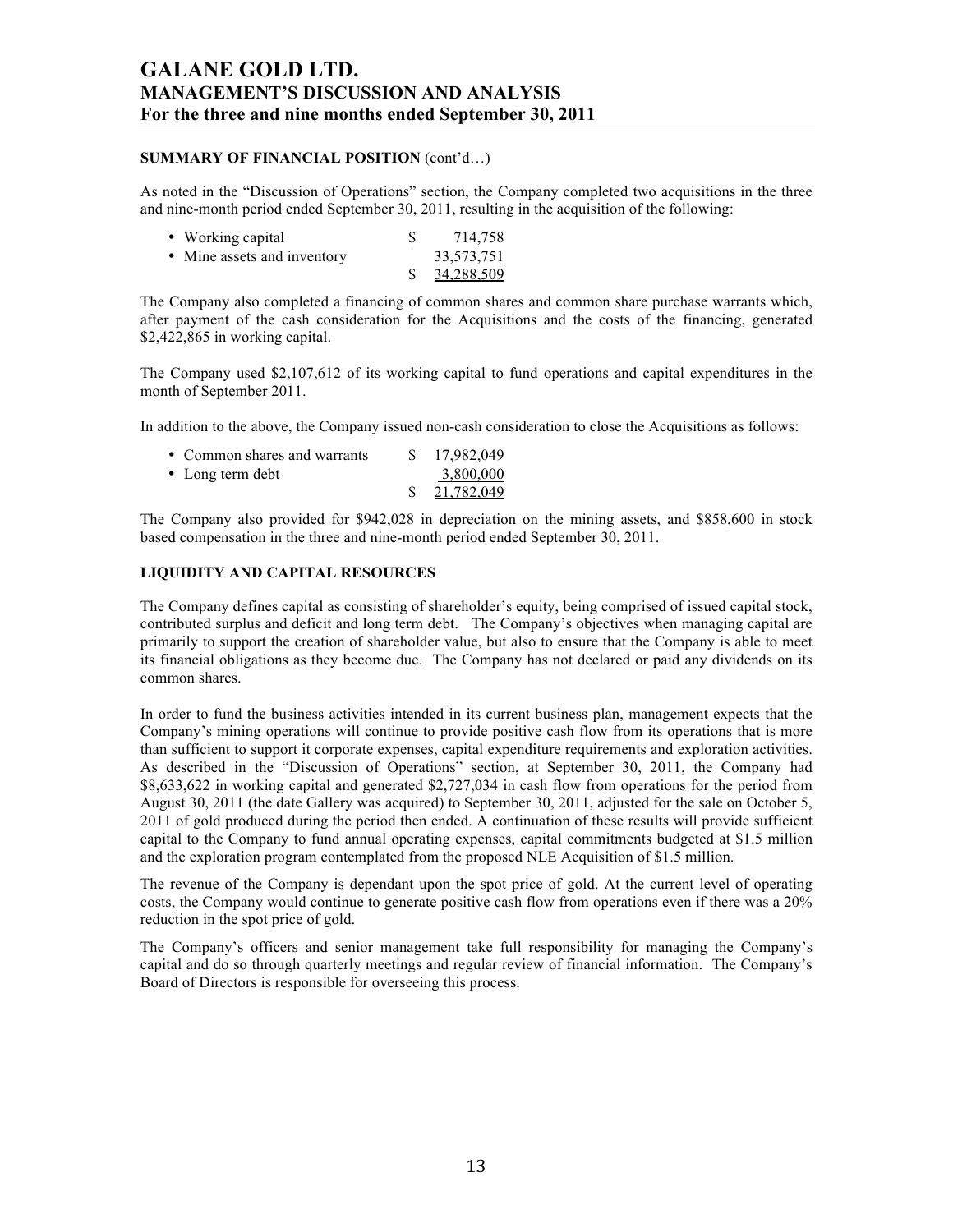# **ENVIRONMENTAL DISCUSSION**

The mining activities of the Company can give rise to obligations for site restoration and rehabilitation. Restoration and rehabilitation work can include land rehabilitation and site restoration. The extent of work required and the associated costs are dependent on the requirements in the local jurisdiction and the interpretations of the requirements by relevant authorities.

Provisions for the cost of each restoration and rehabilitation program are recognized at the time that environmental disturbance occurs. When the extent of disturbance increases over the life of an operation, the provision is increased accordingly. Costs included in the provision encompass obligated and reasonably estimable restoration and rehabilitation activity expected to occur progressively over the life of the operation and at the time of closure in connection with disturbances at the reporting date. Routine operating costs that may impact the ultimate restoration and rehabilitation activities such as waste material handling conducted as an integral part of a mining or production process are not included in the provision. Costs arising from unforeseen circumstances, such as the contamination caused by unplanned discharges, are recognized as an expense and liability when the event gives rise to an obligation that is probable and capable of reliable estimation.

Restoration and rehabilitation provisions are measured at the expected value of future cash flows, discounted to their present value and determined according to the probability of alternative estimates of cash flows occurring for each operation. Discount rates used are specific to the country in which the operation is located. Significant judgments and estimates are involved in forming expectations of future activities and the amount and timing of the associated cash flows. Those expectations are formed based on existing environmental and regulatory requirements. As at September 30, 2011, the amount reflected in the Company's asset retirement obligation is \$9,315,282 being the carrying value of the obligation of the predecessor operator. Once the allocation of the purchase price in the Gallery Acquisition is finalized as outlined in Note 5 to the Financial Statements, this amount may be adjusted upwards or downwards to reflect its current value.

The value of the provision is progressively increased over time as the effect of discounting unwinds, creating an expense recognized as part of finance costs. Potential changes in the laws and regulations could have an adverse risk on the actual restoration costs that the Company could incur in the future

# **FINANCIAL INSTRUMENTS**

The Company's financial instruments consist of cash, trade and other receivables, accounts payable and accrued liabilities, interest bearing loans and borrowing and warrants denominated in foreign currencies. The fair value of the Company's trade and other receivables, and accounts payable and accrued liabilities approximate their carrying value, which is the amount disclosed on the balance sheet dates due to their short-term maturities or ability of prompt liquidation. Cash, under the fair value hierarchy, is based on level-one quoted prices in active markets for identical assets or liabilities. The Company's other financial instruments interest bearing loans and borrowings and warrants denominated in foreign currency are valued amortized cost using the effective interest rate method.

Strategic and operational risks are risks that arise if the Company fails to identify opportunities and/or threats arising from changes in the markets in which the Company operates. These strategic opportunities or threats arise from a range of factors that might include changing economic and political circumstances and regulatory developments and competitor actions. These risk factors are more fully addressed in the "Risks and Uncertainties" section of this MD&A.

Credit risk is the risk that one party to a financial instrument will cause a loss for the other party by failing to discharge an obligation. The Company is subject to normal industry credit risks. The Company's current trade receivables are from a reputable customer for the purchase of the gold it produces, and other receivable balance consists of amounts outstanding on tax credits from governmental authorities, each of which are expected to be paid in the near term at face value. The Company's exposure to credit risk is minimal.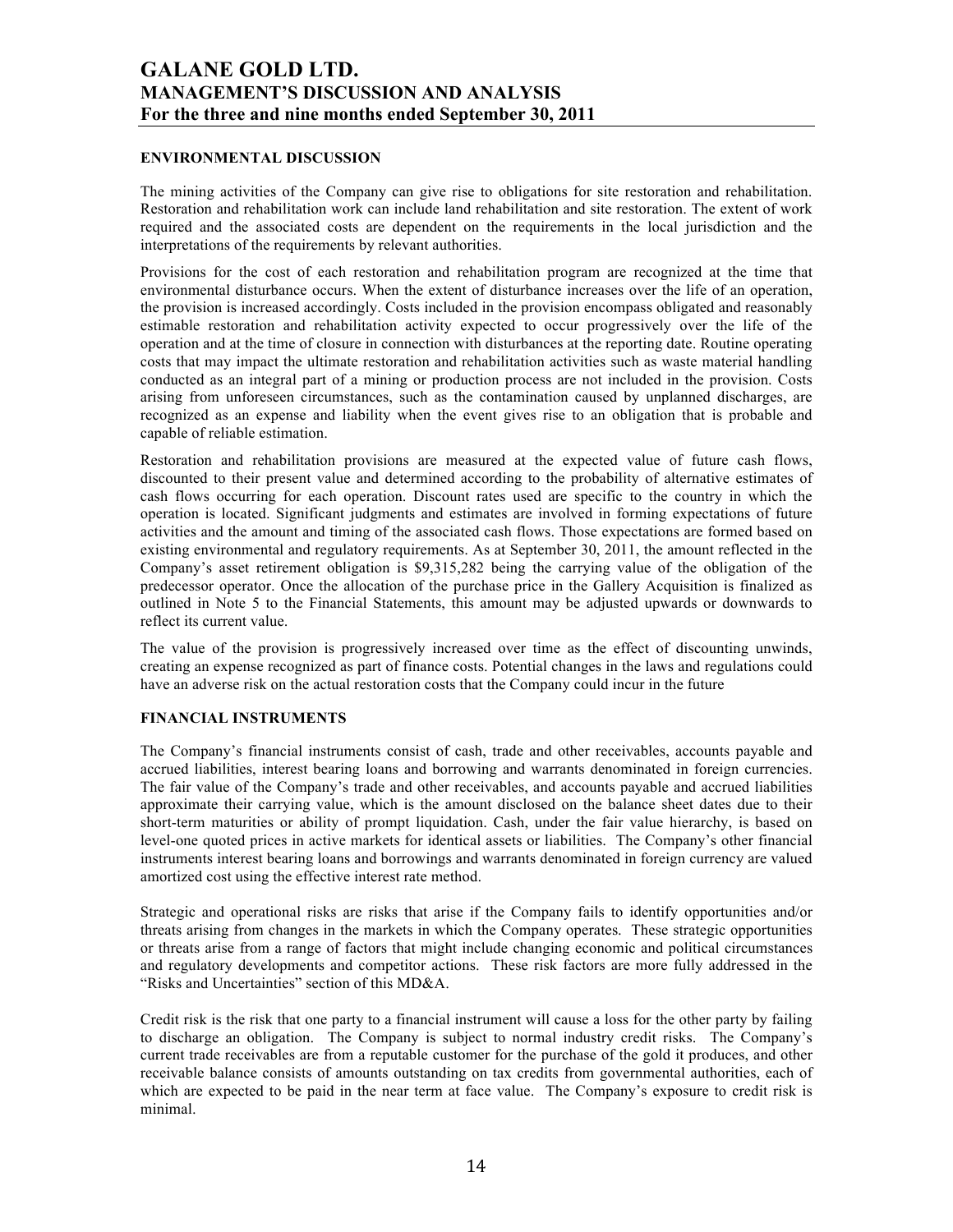# **FINANCIAL INSTRUMENTS (cont'd…)**

Liquidity risk is the risk that an entity will encounter difficulty in meeting obligations associated with financial liabilities. The Company's approach to managing liquidity risk is to ensure that it will have sufficient liquidity to meet liabilities when due. As at September 30, 2011, the Company had a cash, gold inventory and receivables balance of \$10,370,922 (December 31, 2010: \$256) to settle current liabilities of \$7,074,464 (December 31, 2010: \$nil). All of the Company's financial liabilities have contractual maturities of less than 30 days and are subject to normal trade terms. The Company has sufficient working capital to meet its short-term business requirements. See "Liquidity and Capital Resources" section for further commentary on the Company's liquidity risks.

Interest risk is the risk that the fair value of future cash flows will fluctuate as a result of changes in market risk. The Company's sensitivity to interest rates is currently immaterial.

Currency risk is the risk that the fair value or future cash flows of a financial instrument will fluctuate because of changes in foreign exchange rates. The Company's operations are in Botswana and Canada and its functional currency is U.S. dollars. The international nature of the Company's operations results in foreign exchange risk as transactions are denominated in foreign currencies, including the Botswana Pula, the South African Rand and Canadian Dollars. The operating results and the financial position of the Company are reported in U.S. dollars. The fluctuations of the operating currencies in relation to the U.S. dollar will, consequently, have an impact upon the reported results of the Company and may also affect the value of the Company's assets and liabilities.

Market risk is the risk that the fair values or future cash flows of the Company will fluctuate because of changes in market commodity rates. The Company's efforts are currently focused on the production of gold. As such, the Company's future cash flows and valuation of its future mineral assets will be exposed to market risk on the price fluctuations of gold as a commodity.

# **ISSUED AND OUTSTANDING SHARE CAPITAL**

The Company's authorized capital consists of an unlimited number of common shares, of which 45,108,000 common shares are issued and outstanding as of the date of this MD&A. On a diluted basis, the Company has 60,223,733 common shares outstanding as of the date of this MD&A, assuming the exercise of 11,538,003 outstanding warrants, 1,888,980 outstanding agent's warrants, 1,677,500 outstanding stock options pursuant to the Company's stock option plan and 11,250 outstanding stock options issued to an eligible charitable organization.

## **TRANSACTIONS WITH RELATED PARTIES**

The entities listed below are classified as related parties during the three and nine months ended September 30, 2011, and to the date of this MD&A, November, 2011 due to the following:

#### **Related party Relationship**

Philip Condon Director and Officer Ravi Sood Director and Officer Charles Byron Director and Officer Ian Egan Director Amar Bhalla **Director** Richard Kimel **Officer** 

Miniera Group Limited Consulting Company of Philip Condon Osaka Capital Corp Holding Company of spouse of Ravi Sood Rajat Ganguly Officer during the reporting period RKG Consulting Ltd Consulting company for Rajat Ganguly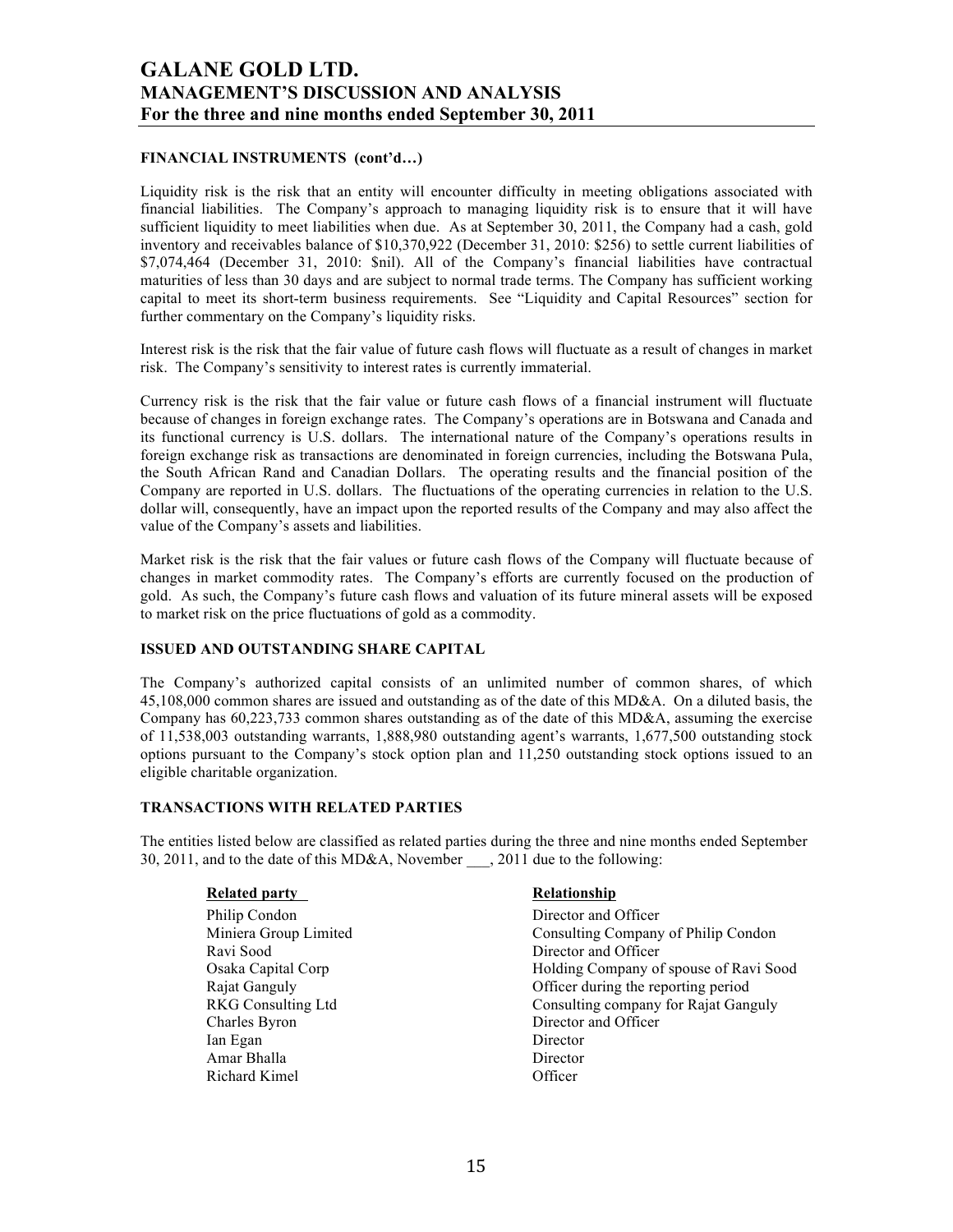# **TRANSACTIONS WITH RELATED PARTIES (cont'd…)**

During the three and nine months ended September 30, 2011, the following related party transactions occurred:

- Management fees of \$44,200 were paid to Miniera Group Limited under its contract for the provision of the CEO services of Philip Condon;
- Management fees of \$55,750 were paid to RKG Consulting Ltd. under its contract for the provision of the CFO services of Rajat Ganguly;
- Options under the Company's stock option plan to purchase up to 300,000 common shares were granted to Ravi Sood on September 29, 2011, valued using the Black Scholes Model at \$145,950.
- Options under the Company's stock option plan to purchase up to 600,000 common shares were granted to Philip Condon on September 29, 2011, valued using the Black Scholes Model at \$291,900.
- Options under the Company's stock option plan to purchase up to 100,000 common shares were granted to Amar Bhalla on September 29, 2011, valued using the Black Scholes Model at \$48,650.
- Options under the Company's stock option plan to purchase up to 300,000 common shares were granted to Charles Byron on September 29, 2011, valued using the Black Scholes Model at \$145,950.
- Options under the Company's stock option plan to purchase up to 100,000 common shares were granted to Ian Egan on September 29, 2011, valued using the Black Scholes Model at \$48,650.
- Options under the Company's stock option plan to purchase up to 65,000 common shares were granted to Richard Kimel on September 29, 2011, valued using the Black Scholes Model at \$31,625.
- The Company paid rent of \$342 for office space to a consortium of owners that includes Charles Byron.

The remuneration of directors and other members of key management personnel during the three and nine months ended September 30, 2011 is as follows:

|                                         | 2011 | Three months<br>ended<br>September 30, | ended<br>2011 | Nine months<br>September 30, |
|-----------------------------------------|------|----------------------------------------|---------------|------------------------------|
| Salaries                                |      | $\blacksquare$                         | P             | $\overline{\phantom{a}}$     |
| Management fees                         |      | 99,950                                 |               | 99,950                       |
| Share-based compensation <sup>(1)</sup> |      | 712,725                                |               | 712,725                      |
|                                         |      | 812,675                                |               | 812,675                      |

(1) Share-based payments are the fair value of options granted to key management personnel. Details of those granted and granted in the three and nine months ended September 30, 2011 are outlined in the discussion at "Stock Options".

The transactions with related parties were in the normal course of operations and were measured at the exchange value, which represented the amount of consideration established and agreed to by the parties.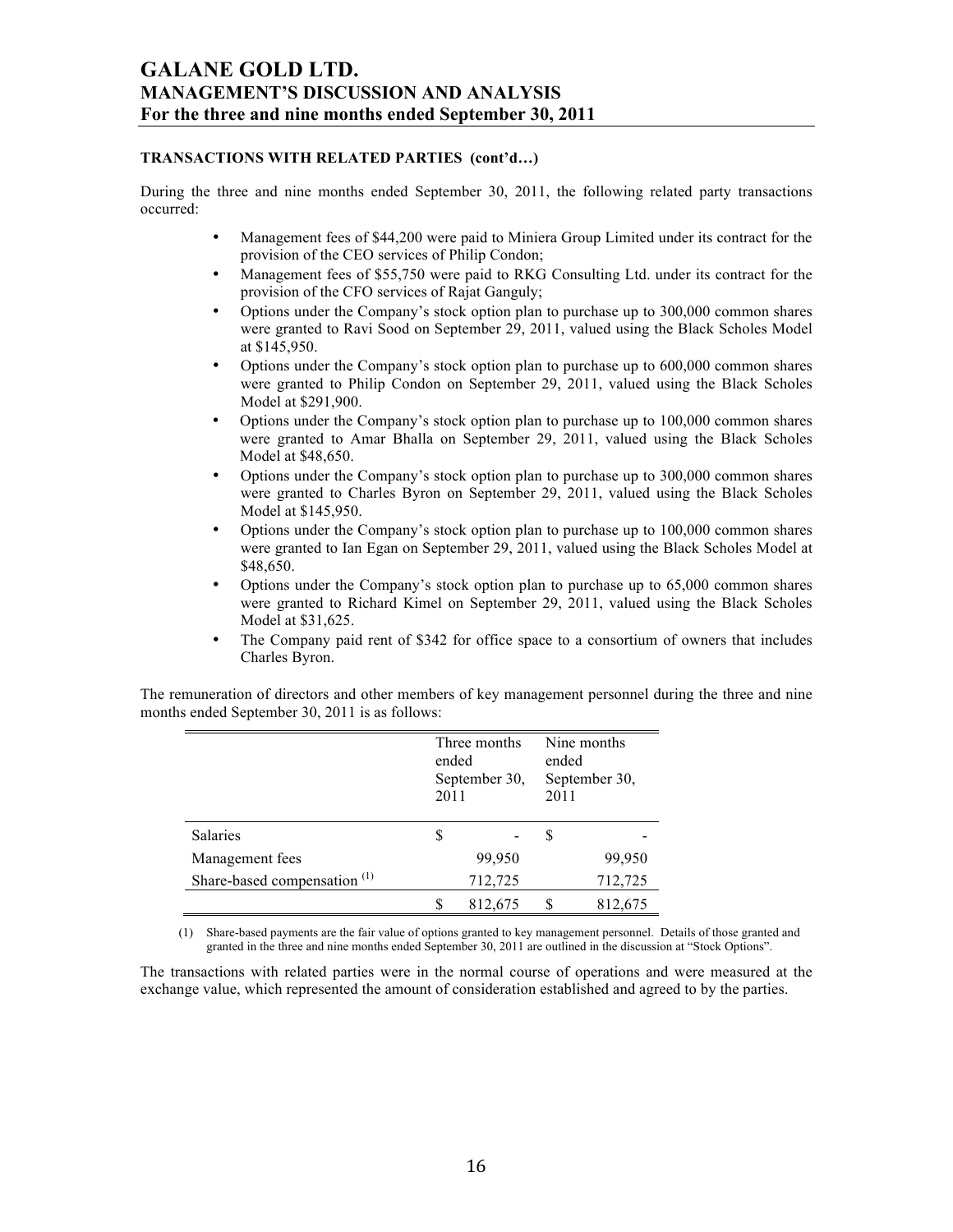# **CHANGES IN ACCOUNTING POLICIES**

#### **Current accounting changes**

#### *Consolidated financial statements (Section 1601) and non-controlling interests (Section 1602)*

As the Company commenced business during this fiscal year there have been no changes in accounting policies.

#### **New Standards and Interpretations not yet adopted**

Effective January 1, 2013, the Company will be required to adopt IFRS 9, "Financial Instruments", which is the result of the first phase of the IASB's project to replace IAS 39, "Financial Instruments: Recognition and Measurement". The new standard replaces the current multiple classification and measurement models for financial assets and liabilities with a single model that has only two classifications categories: amortized cost and fair value.

#### **International Financial Reporting Standards ("IFRS")**

In February 2008, the Canadian Accounting Standards Board confirmed that Canadian publicly accountable enterprises would be required to adopt IFRS for financial periods beginning on and after January 1, 2011. The Financial Statements include full disclosure of the Company's accounting policies in accordance with IFRS policies in Note 3 therein.

## **PROPOSED TRANSACTIONS**

The Company intends to close the NLE Acquisition in the fourth quarter of 2011. Post-closing and prior to committing any of its cash flow toward exploration opportunities created by the NLE Acquisition, the Company will further evaluate the various licenses acquired to finalize its exploration plan and budget. The capital required for the exploration activities relating to the NLE properties is intended to come from excess cash flow from the mine operations and therefore will decrease the Company's working capital. However, the Company intends to ensure that the use of these funds will not have a material impact on the financial strength of the mining operations. If necessary it will seek additional sources of funding for these expenditures. These exploration expenditures will also decrease the Company's reportable earnings

## **COMMITMENTS**

As at the date of this report, the Company had the following commitments:

Royalty expenses:

Production from operations at the Mupane Property is subject to third party royalties (included in mining costs) of 5% of revenues based on market prices at the date of shipment. As at September 30, 2011, the Company has paid \$362,176 in royalties (2010 - \$nil).

Operating contractual obligations:

The Company has \$143,000 operating lease obligations that relate to total payment obligations in 2011 for land operating lease agreements.

Claims:

The Company currently has no known claims, legal proceedings, potential claims or complaints arising in the normal course of business. The Company is also subject to the possibility of new income tax assessments for some years. The Company does not believe that unfavourable decisions in any threat of procedures related to any future assessment or any amount it might be required to pay will entail a material adverse effect on the Company's financial condition. No amounts have been accrued in the financial statements.